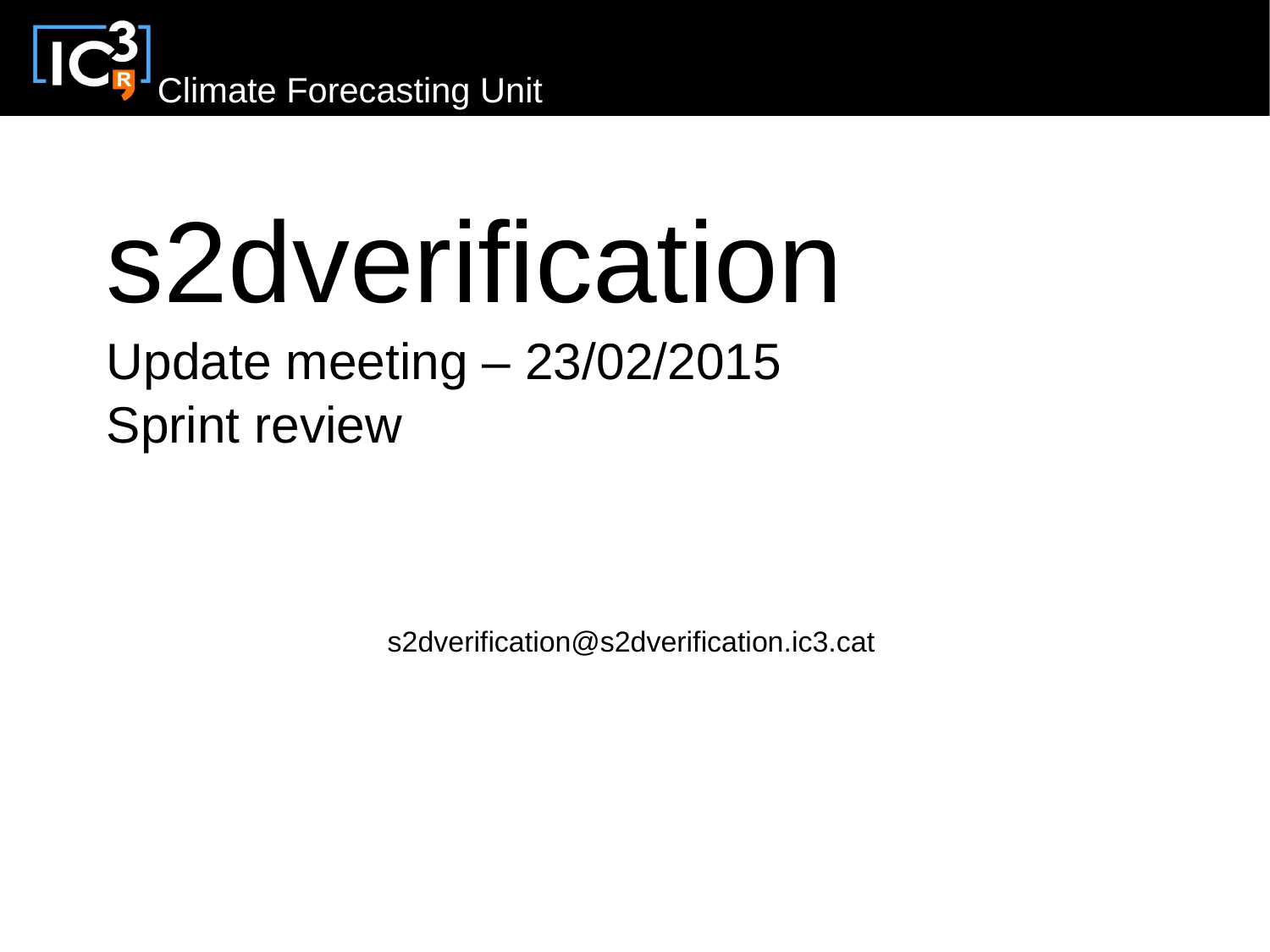

## **Outline**

- Current state
- Review SCRUM document
- Review GitLab (issues & MR)
- Questions & comments
- Generalised Load: new features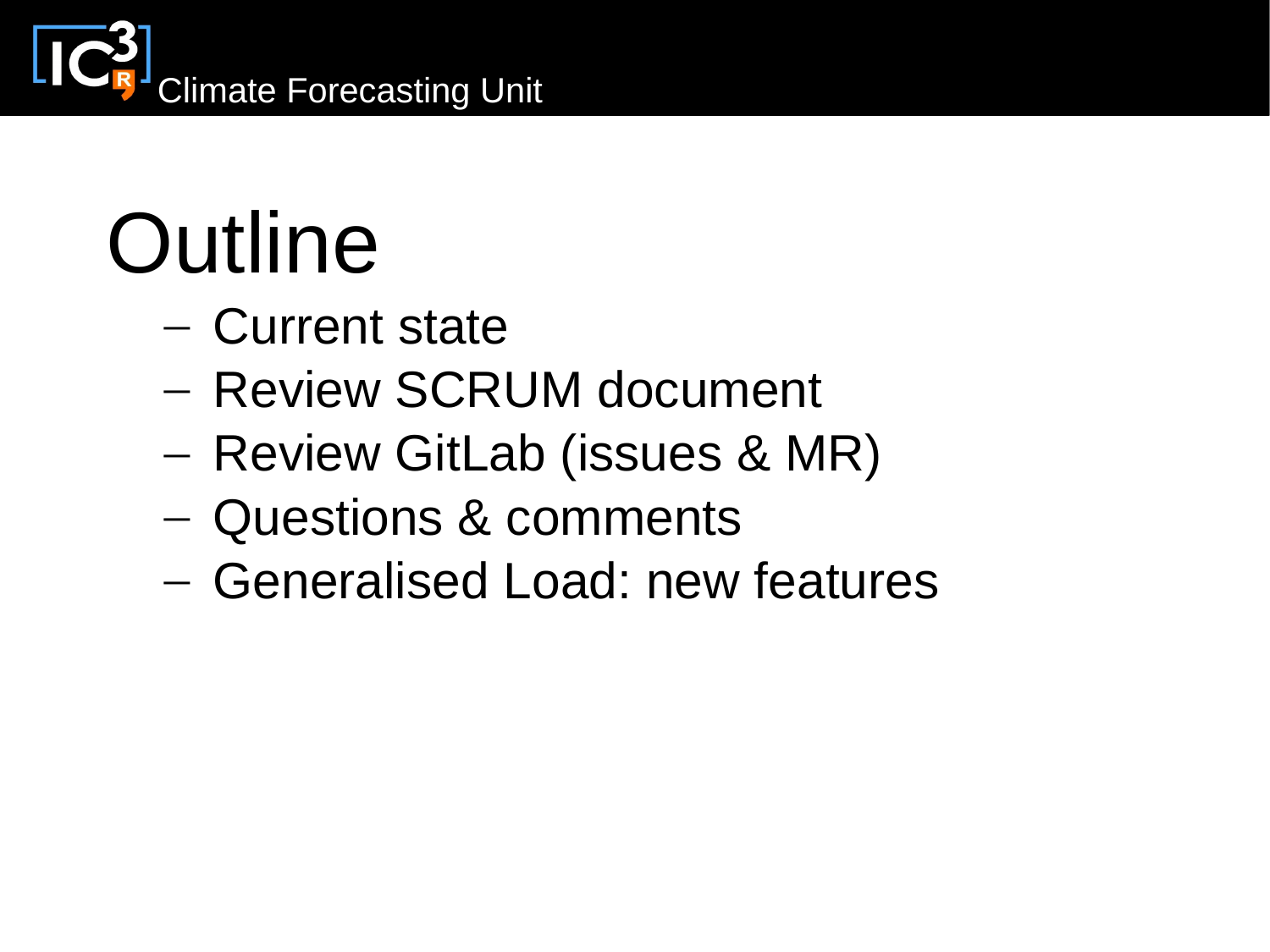

#### Current state

- Latest release: s2dverification 2.2.0 – Not on CRAN, 2.1.2 available on CRAN
- Towards 2.3.0:
	- Tested features
		- Generalised load
			- Will be released internally this week and will go through a 4 month testing period
			- Also on CRAN (share with other institutions)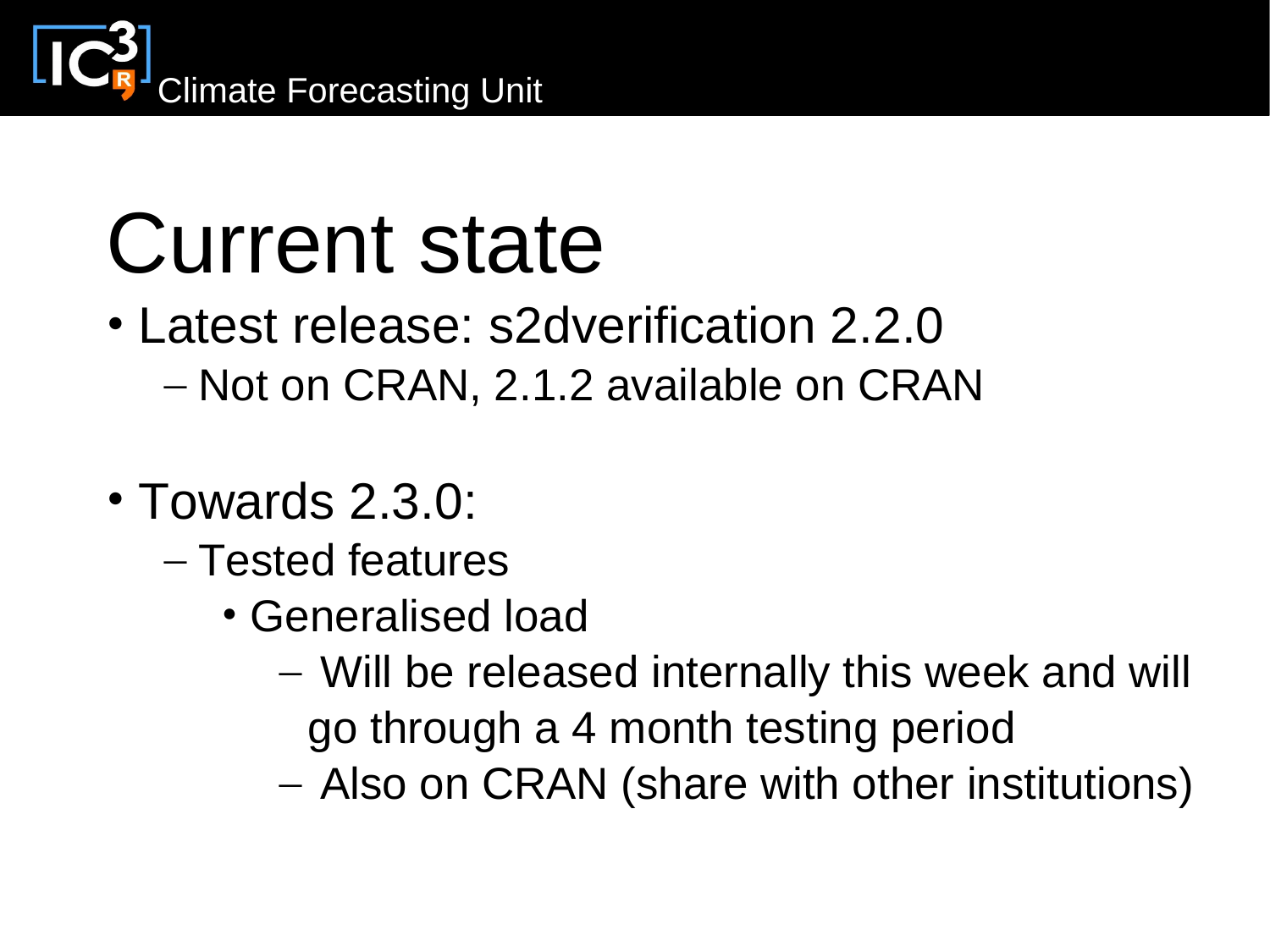

### Current state

- Towards 2.3.0:
	- Untested features
		- Prob bins, CRPS, ACC permutation, load extreme
	- Features in progress
		- Deactivate confidence intervals, speed-up score functions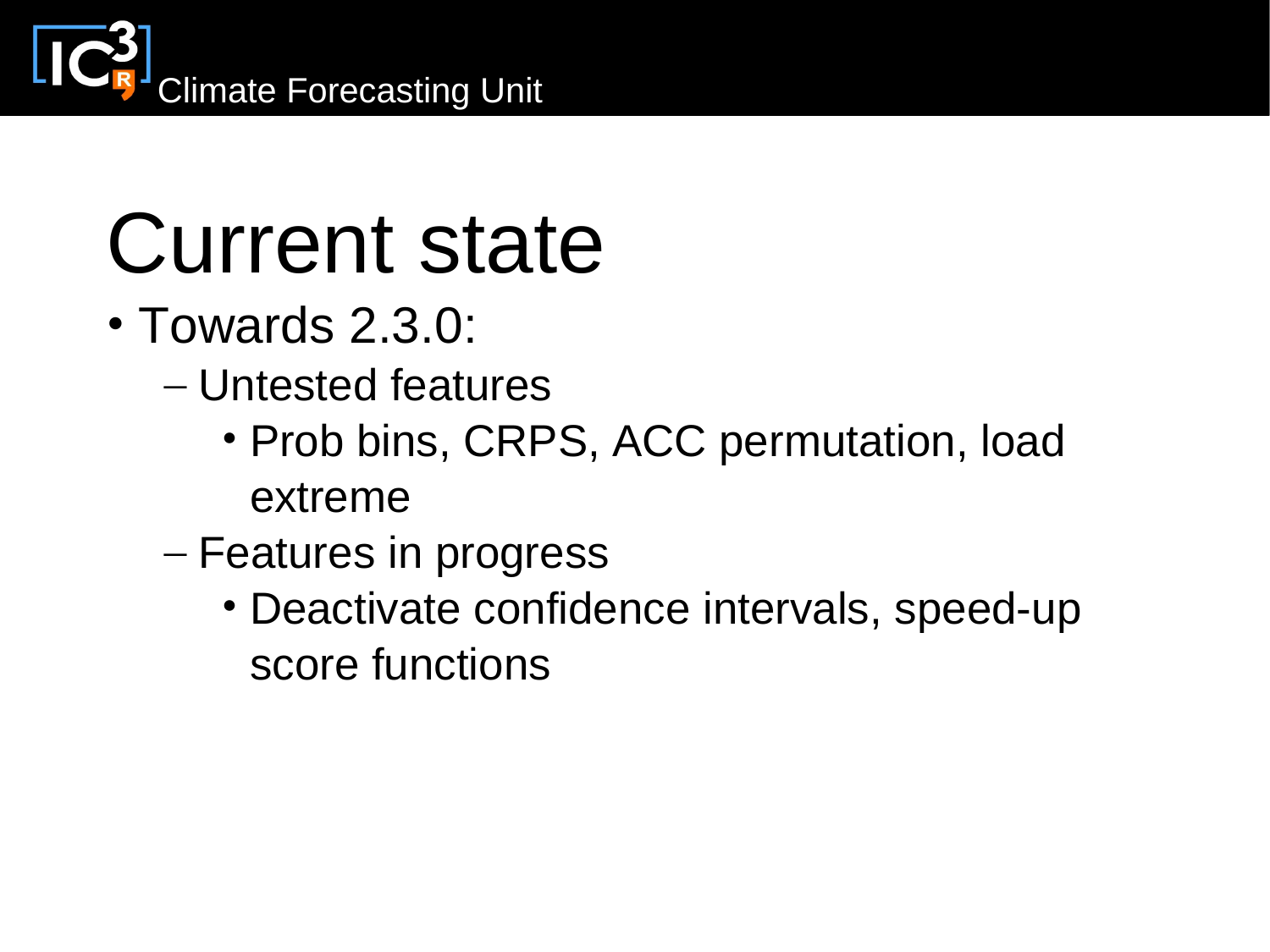

## Review SCRUM document

https://docs.google.com/spreadsheets/d/16-7CvRxM

### Review GitLab

<https://gitlab.cfu.local/cfu/s2dverification>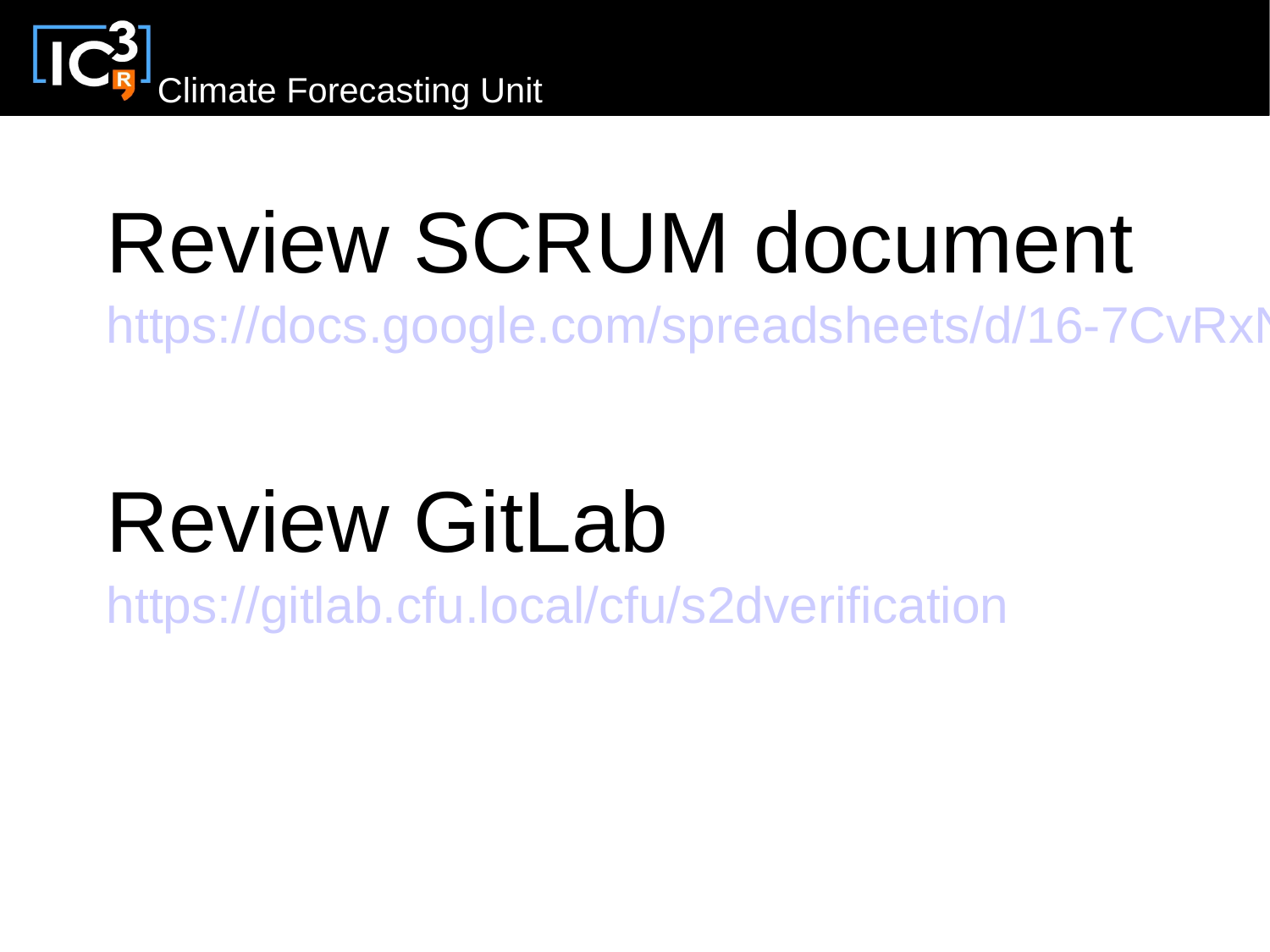

# Questions & comments

- Steps on how to develop in s2dverification on the wiki page:
- http://ic3.cat/wikicfu/index.php/Tools/s2dverification#D evelopment
- Remember to use the script in /cfu/software/tests2dverification branch name to make the developing process easier.
- Migration: discussion in progress.
	- Issues in BSC using public GitLAB
	- Using GitHub would be confusing
	- People outside to join ASAP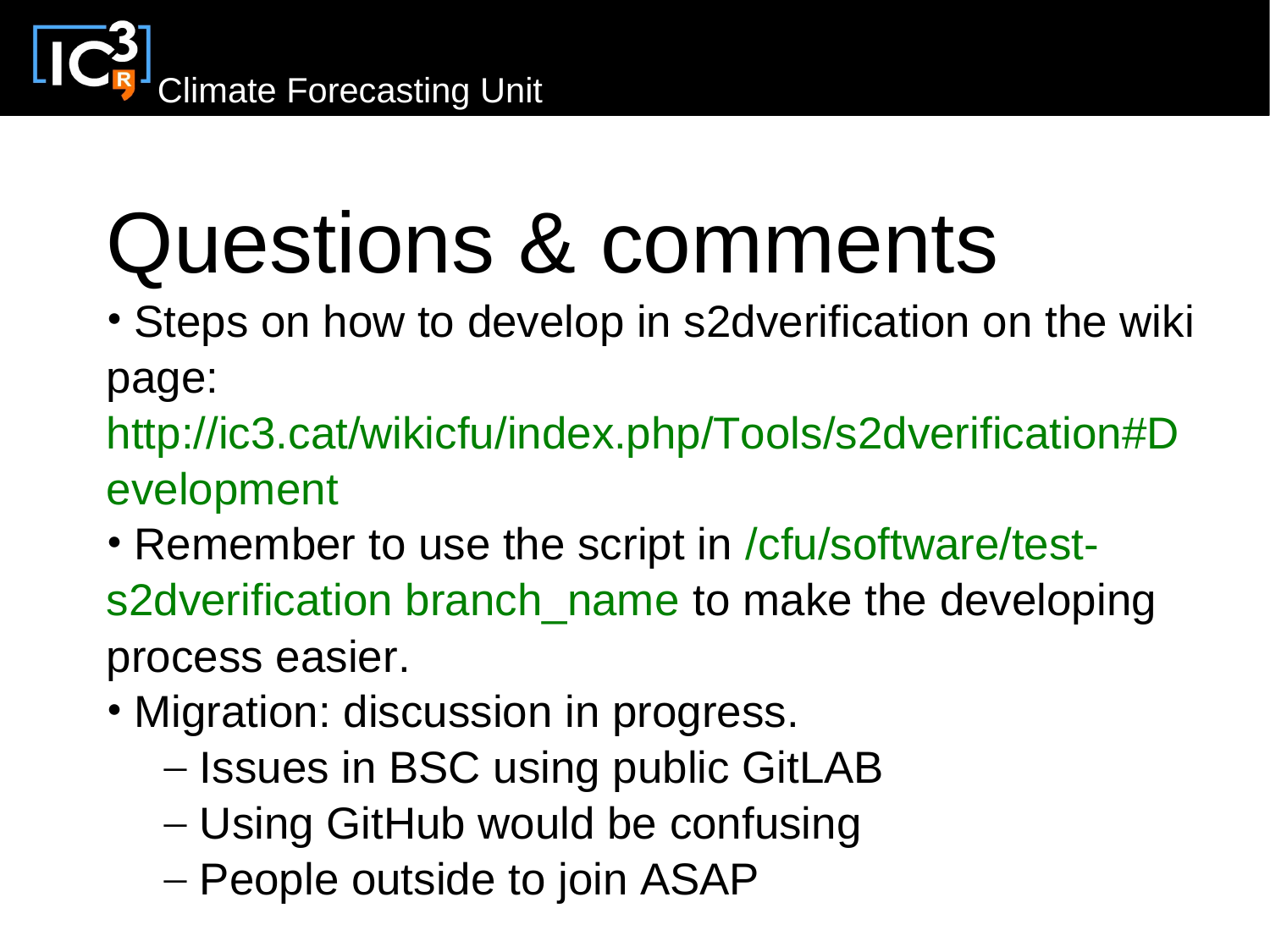

#### Generalised Load() New features

• Config file: (dataset, var)  $\rightarrow$  (path, grid, varname, ...)

| ######################                                      |     |                                             |                                                |
|-------------------------------------------------------------|-----|---------------------------------------------|------------------------------------------------|
| <b>!!</b> table_of_experiments                              |     |                                             |                                                |
| ######################                                      |     |                                             |                                                |
| $\#$ exp name, var name[,                                   |     | exp main path[,                             | $exp$ file $path$ [,                           |
| $\cdot^*$ .                                                 |     |                                             |                                                |
| #special main paths and grids for some experiments          |     |                                             |                                                |
|                                                             |     | ECMWF S4 sea, .*, \$ROOTE\$/0001/s004/m001, |                                                |
| ECMWF S4 ann, $\cdot^*$ , $\cdot$                           |     | \$ROOTE\$/0001/s004/m003,                   |                                                |
| #special main and file paths and grids for some experiments |     |                                             |                                                |
| EnsEcmwfDec,                                                | …*. | \$R00TA\$/ecmwf/2005/s001/m001,             | \$STORE FREQ\$ mean/\$VAR NAME\$/\$EXP FILE\$, |
| EnsCerfacsDec, .*,                                          |     | \$R00TA\$/cerfacs/2002/s000/m001,           |                                                |
| EnsIfmDec,                                                  | .*. | \$R00TA\$/ifm/2002/s001/m010,               |                                                |
| EnsUkmoDec,                                                 | .*. | \$R00TA\$/ukmo/2026/s001/m001,              |                                                |
| EnsEcmwfSeas,                                               |     | \$R00TB\$/seasonal/ecmwf,                   |                                                |
| EnsCerfacsSeas, .*,                                         |     | \$R00TB\$/seasonal/cerfacs,                 |                                                |
| <b>FnsifmSeas</b>                                           |     | \$ROOTB\$/seasonal/ifm                      |                                                |

• NCDF4  $\rightarrow$  data selection, OPeNDAP support